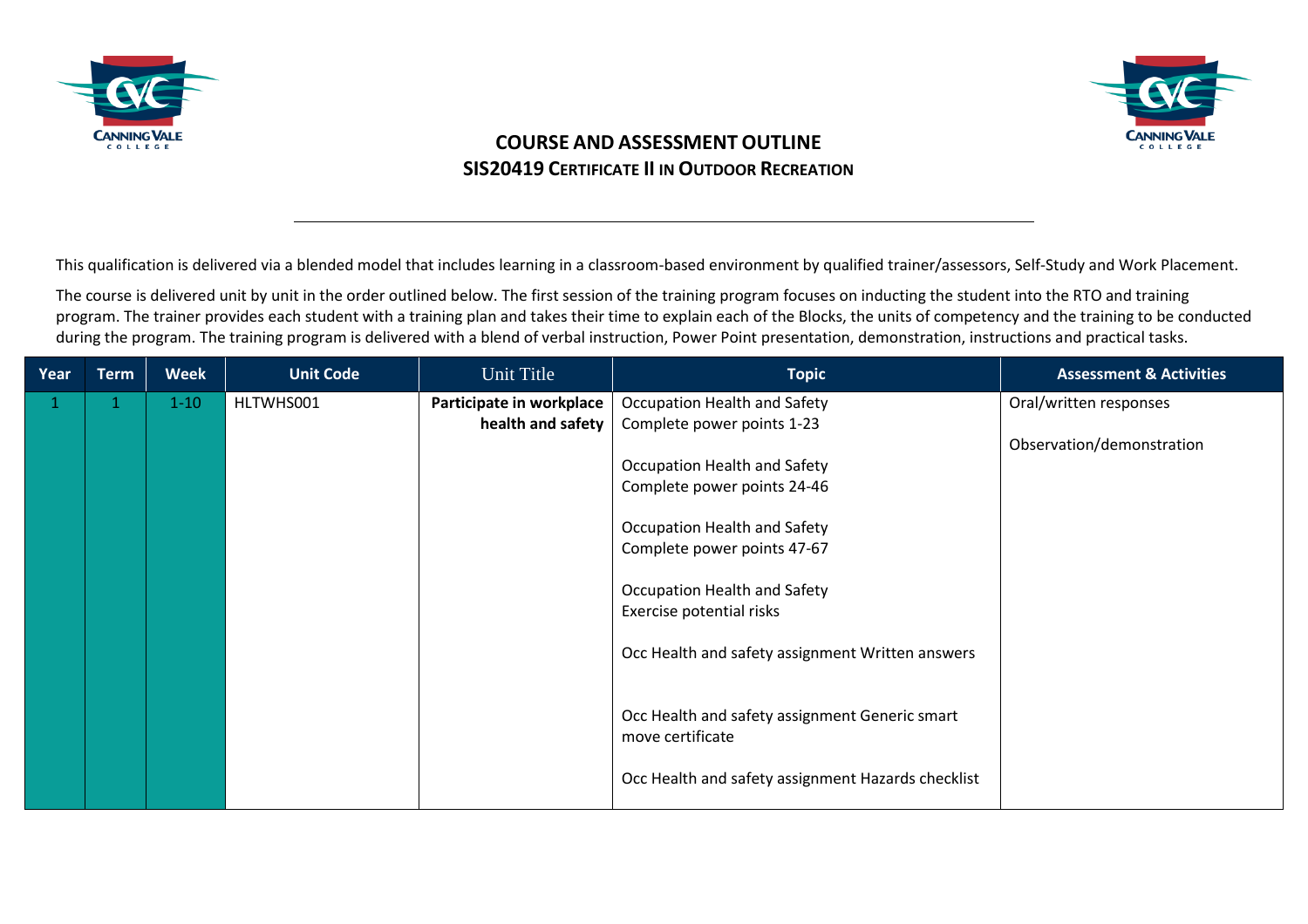



|   |     |        |            |                                             | Boatshed induction and safety brief                                                                                                                                                                                                                                                                                                                                  |                                                     |
|---|-----|--------|------------|---------------------------------------------|----------------------------------------------------------------------------------------------------------------------------------------------------------------------------------------------------------------------------------------------------------------------------------------------------------------------------------------------------------------------|-----------------------------------------------------|
| 1 | 2/3 | $1-10$ | SISOFLD001 | Assist in conducting<br>recreation sessions | Assist in Conducting<br>Coaching styles<br>Skill development practical lesson<br>Structure of coaching sessions<br>Warm ups<br>Practical lesson<br>Cool downs Practical lessons<br>Students to conduct drill with class<br>Styles of coaching<br>Attributes of a good coach<br>Code of conduct, discrimination, duty of care<br>Students to conduct drill with class | Oral/written responses<br>Observation/demonstration |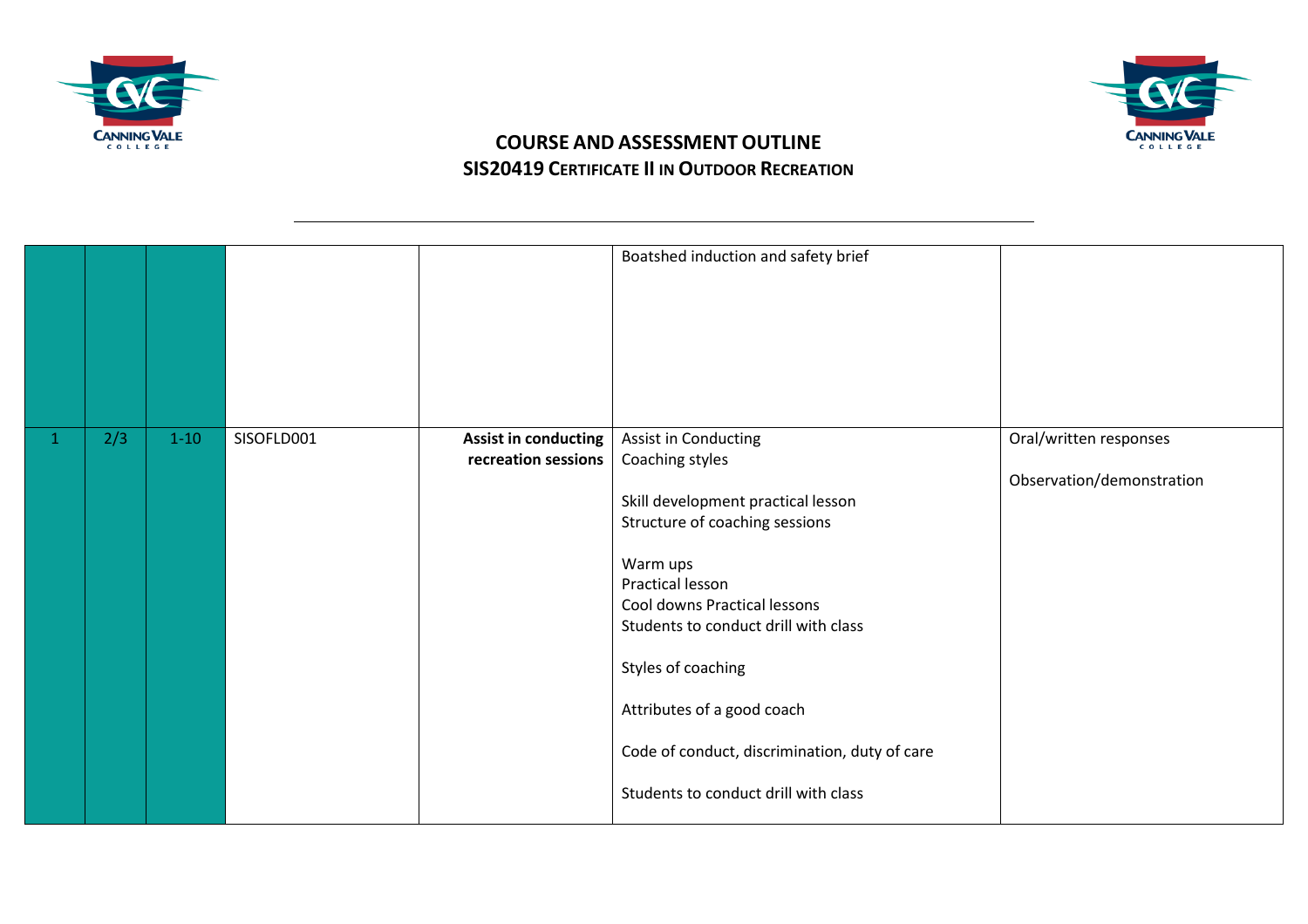



|              |     |        |            |                                                   | Lesson planning- complete doc 1 and 2 in assignment<br>Potential hazards, structure of coaching session,<br>safety standards, motivational techniques<br>Lesson planning- complete doc 1 and 2 in assignment<br>Conduct lesson 1 with lower school students<br>Conduct lesson 2 with lower school students<br>Revise and evaluate lessons |                                                     |
|--------------|-----|--------|------------|---------------------------------------------------|-------------------------------------------------------------------------------------------------------------------------------------------------------------------------------------------------------------------------------------------------------------------------------------------------------------------------------------------|-----------------------------------------------------|
| $\mathbf{1}$ | 3/4 | $1-10$ | SISOABS001 | Abseil single pitches<br>using fundamental skills | Roping<br>Knots<br>Roping<br>Safety<br>Roping<br>Equipment safety checks<br>Roping<br>Safety equipment<br>Prusiking<br>Roping                                                                                                                                                                                                             | Oral/written responses<br>Observation/demonstration |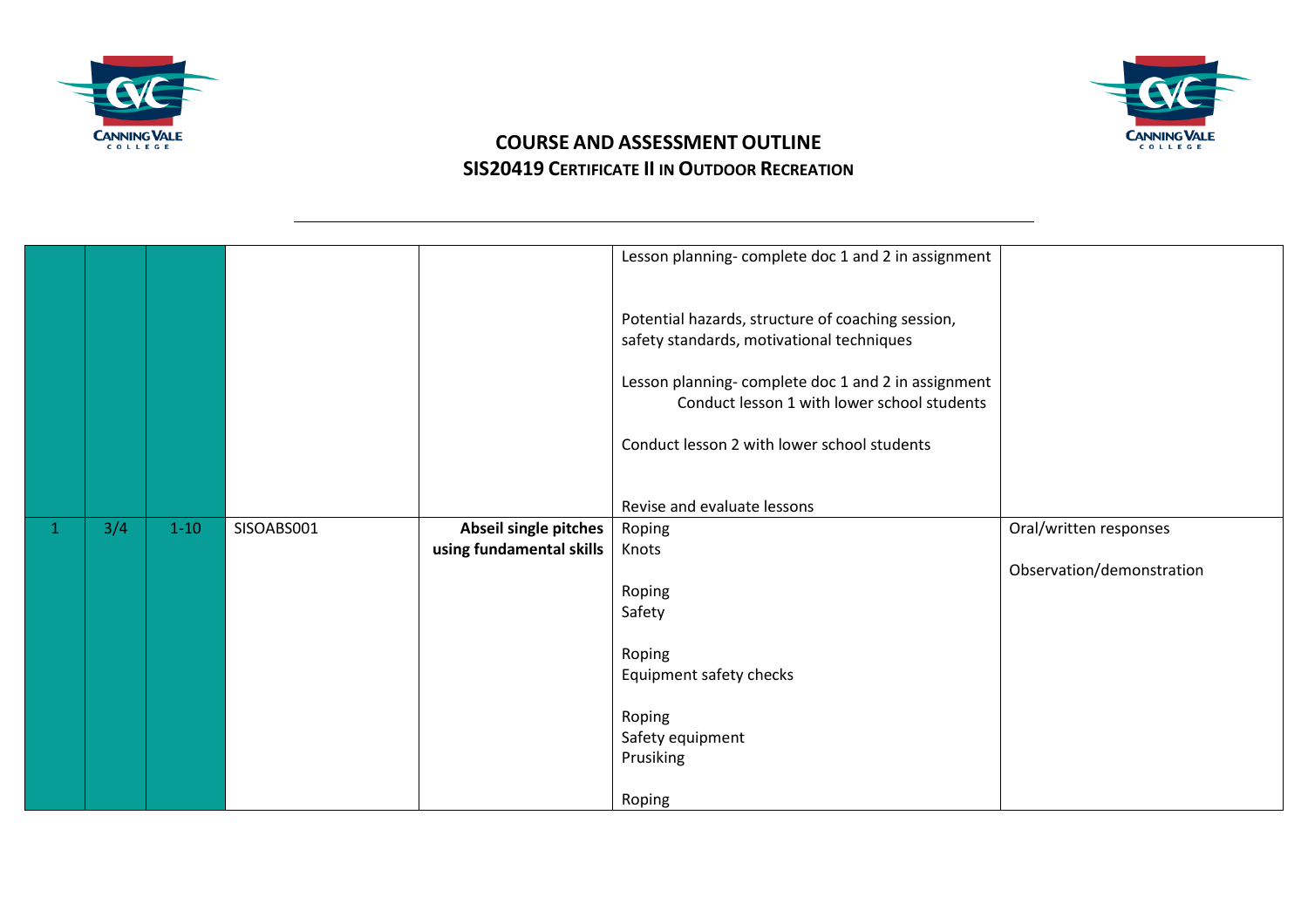



|  |  | Z-pulleys                                               |  |
|--|--|---------------------------------------------------------|--|
|  |  | Roping<br>Abseil technique. Stairs activity             |  |
|  |  | Roping<br>Abseil Technique<br>Abseiling<br>Bottom belay |  |
|  |  | Roping<br>Anchors                                       |  |
|  |  | Roping Theory assignment                                |  |
|  |  | Roping<br>Week 3 continued                              |  |
|  |  | Roping<br>Top belay                                     |  |
|  |  | Roping Theory assignment                                |  |
|  |  | Roping<br>Climbing<br>Gri Gri Belay                     |  |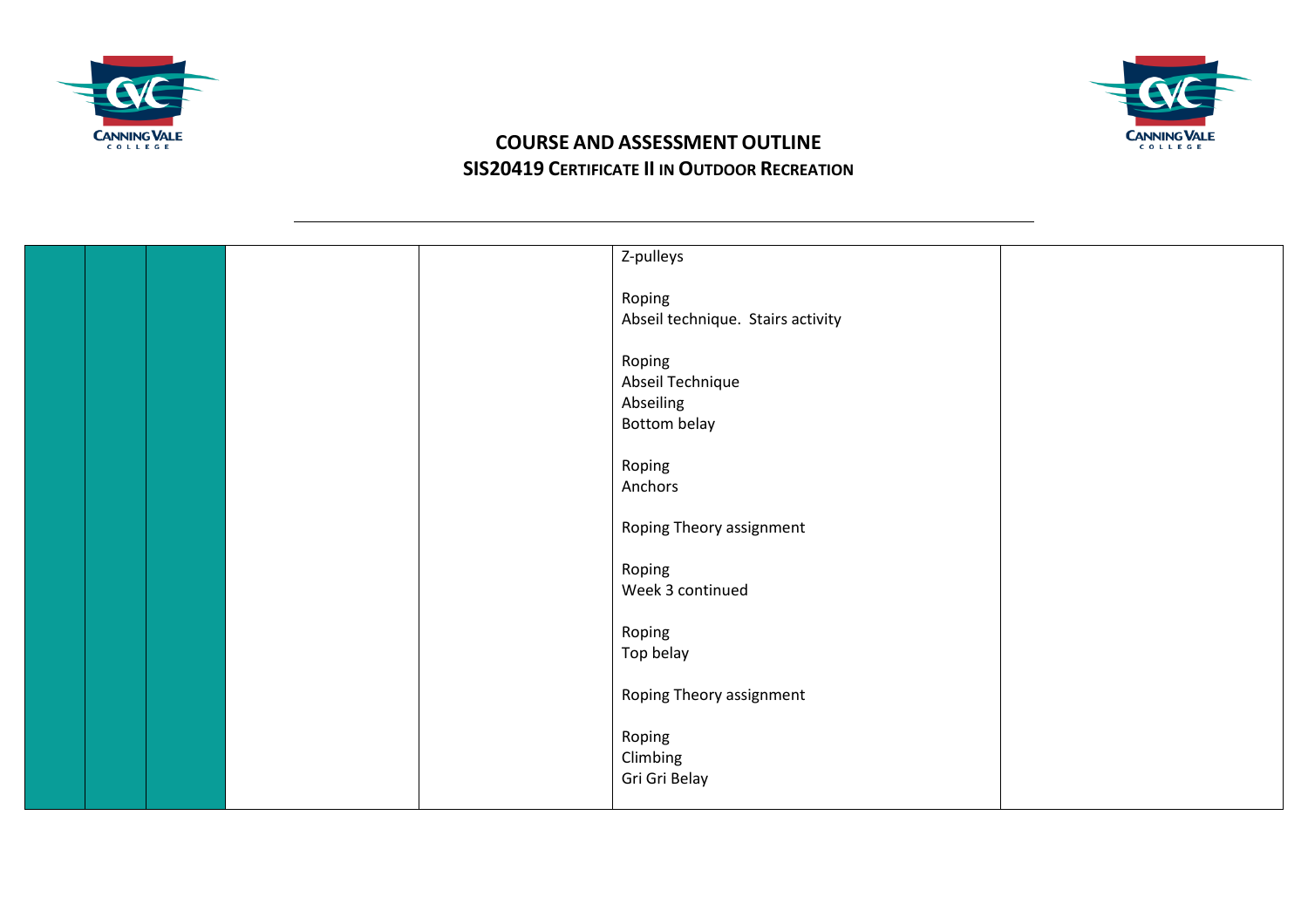



|     |          |            |         | Roping<br>Climbing Gri Gri<br>Belay<br>Roping Theory assignment<br><b>Roping Practical</b><br>Assessment                                                                                                                                                                                                                                                                                                                                |                                                     |
|-----|----------|------------|---------|-----------------------------------------------------------------------------------------------------------------------------------------------------------------------------------------------------------------------------------------------------------------------------------------------------------------------------------------------------------------------------------------------------------------------------------------|-----------------------------------------------------|
| 1/2 | $1 - 10$ | SISOSNK001 | Snorkel | Snorkelling<br>Maintenance and selection of snorkelling equipment<br>Buddy system checks<br>Hypothermia, hyperthermia, hyperventilation,<br>effects of pressure and temp<br>Snorkelling<br>Selection of snorkelling sites and hazard<br>identification<br>Exits and entries Underwater and surface swimming<br>First Aid scenarios<br>Snorkelling Partner Tows and rescues<br>Duck dives<br>Clearing mask<br><b>First Aid scenarios</b> | Oral/written responses<br>Observation/demonstration |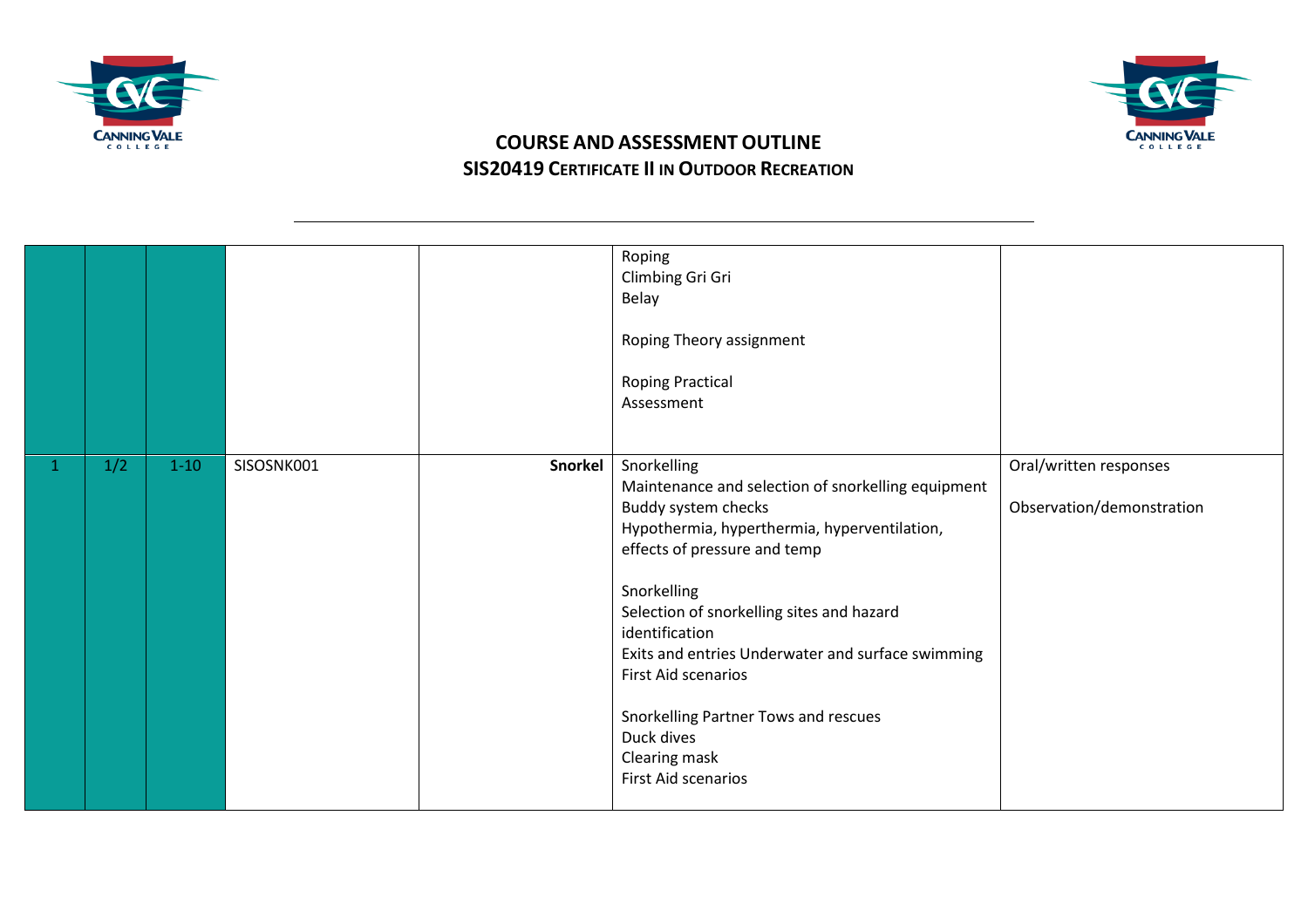



|              |        |           |                   | Snorkelling                                         |                           |
|--------------|--------|-----------|-------------------|-----------------------------------------------------|---------------------------|
|              |        |           |                   | Cramp release Equalising ears                       |                           |
|              |        |           |                   | <b>First Aid scenarios</b>                          |                           |
|              |        |           |                   |                                                     |                           |
|              |        |           |                   | Snorkelling                                         |                           |
|              |        |           |                   | Site exploration and skills revision                |                           |
|              |        |           |                   | First Aid scenarios                                 |                           |
|              |        |           |                   |                                                     |                           |
|              |        |           |                   | Snorkelling                                         |                           |
|              |        |           |                   | Theory Assignment                                   |                           |
|              |        |           |                   | Snorkelling                                         |                           |
|              |        |           |                   |                                                     |                           |
|              |        |           |                   | Skills testing                                      |                           |
|              |        |           |                   | Snorkelling Camp 3 day camp at Rottnest             |                           |
|              |        |           |                   | Assessment on Camp                                  |                           |
| $\mathbf{1}$ | $1-10$ | HLTAID003 | Provide first aid | First Aid- scene assessment, barrier use, chain of  | Oral/written responses    |
|              |        |           |                   | survival, Good Samaritan principles                 |                           |
|              |        |           |                   |                                                     | Observation/demonstration |
|              |        |           |                   | First Aid- Documentation, signed and explained,     |                           |
|              |        |           |                   | primary care, DRSABCD                               |                           |
|              |        |           |                   | First Aid- CPR, rescue breathing, compressions etc, |                           |
|              |        |           |                   | heart attacks, cardiac arrest strokes               |                           |
|              |        |           |                   |                                                     |                           |
|              |        |           |                   | First Aid- Defibrillation, choke management         |                           |
|              |        |           |                   |                                                     |                           |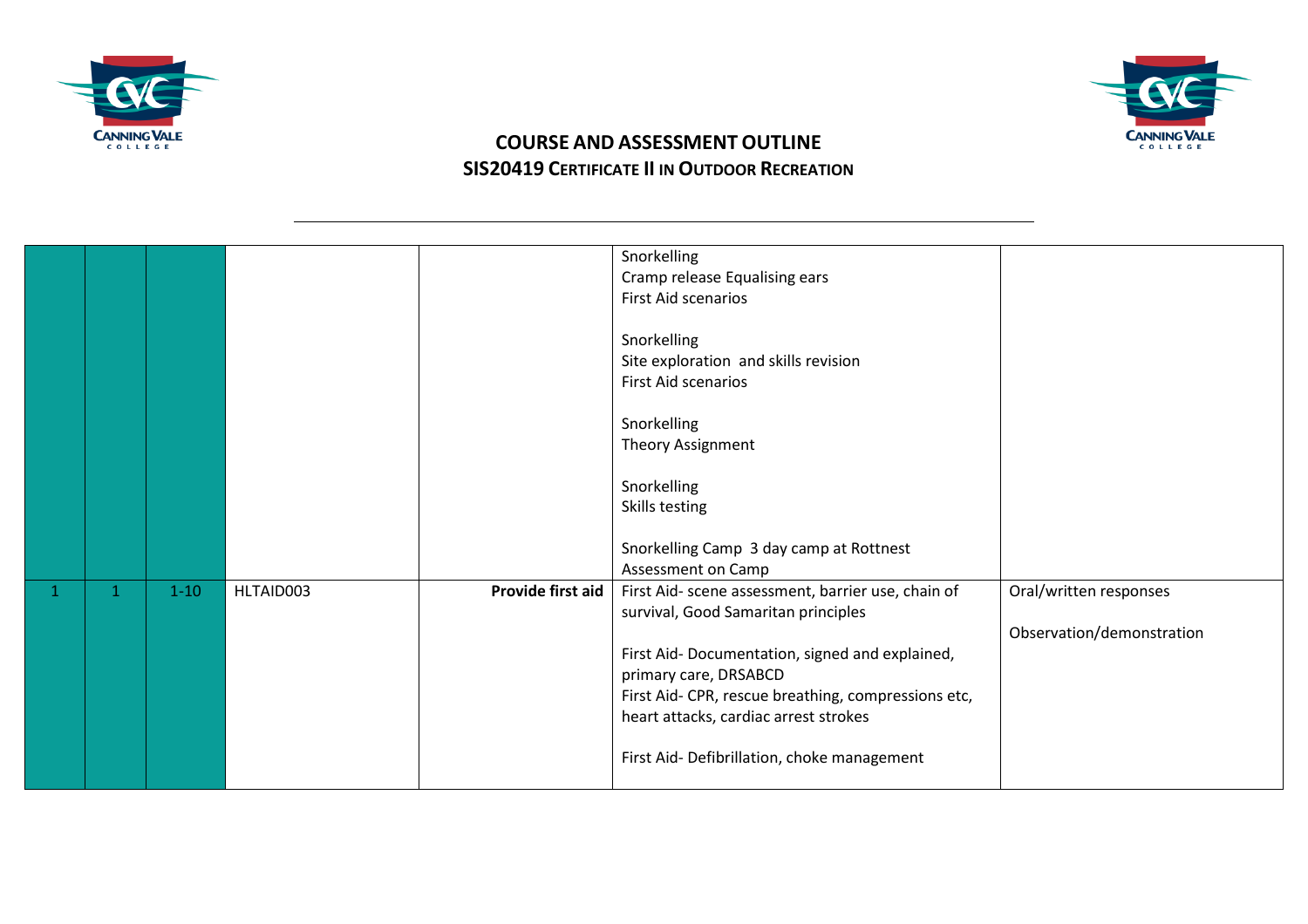



|  |                                                                                                   | First Aid- serious bleeding, shock management First    |  |
|--|---------------------------------------------------------------------------------------------------|--------------------------------------------------------|--|
|  |                                                                                                   | Aid- spinal injury management, emergency oxygen        |  |
|  | use                                                                                               |                                                        |  |
|  | First Aid- asthma, anaphylaxis, eye wounds                                                        |                                                        |  |
|  |                                                                                                   | First Aid- illness assessment, broken bones, fractures |  |
|  | First Aid- stings, bites                                                                          |                                                        |  |
|  | First Aid- hypothermia, epilepsy, heat stroke,                                                    |                                                        |  |
|  | in public                                                                                         | First Aid - scenario collapsed family member, down     |  |
|  | First Aid- scenario recreational accident, multi<br>person accident, secondary care-fallen friend |                                                        |  |
|  | Aid-theory assessment                                                                             | First Aid - injury report and AQTF questionnaire First |  |
|  |                                                                                                   | First Aid Practical Assessment First Aid Practical     |  |
|  | Assessment                                                                                        |                                                        |  |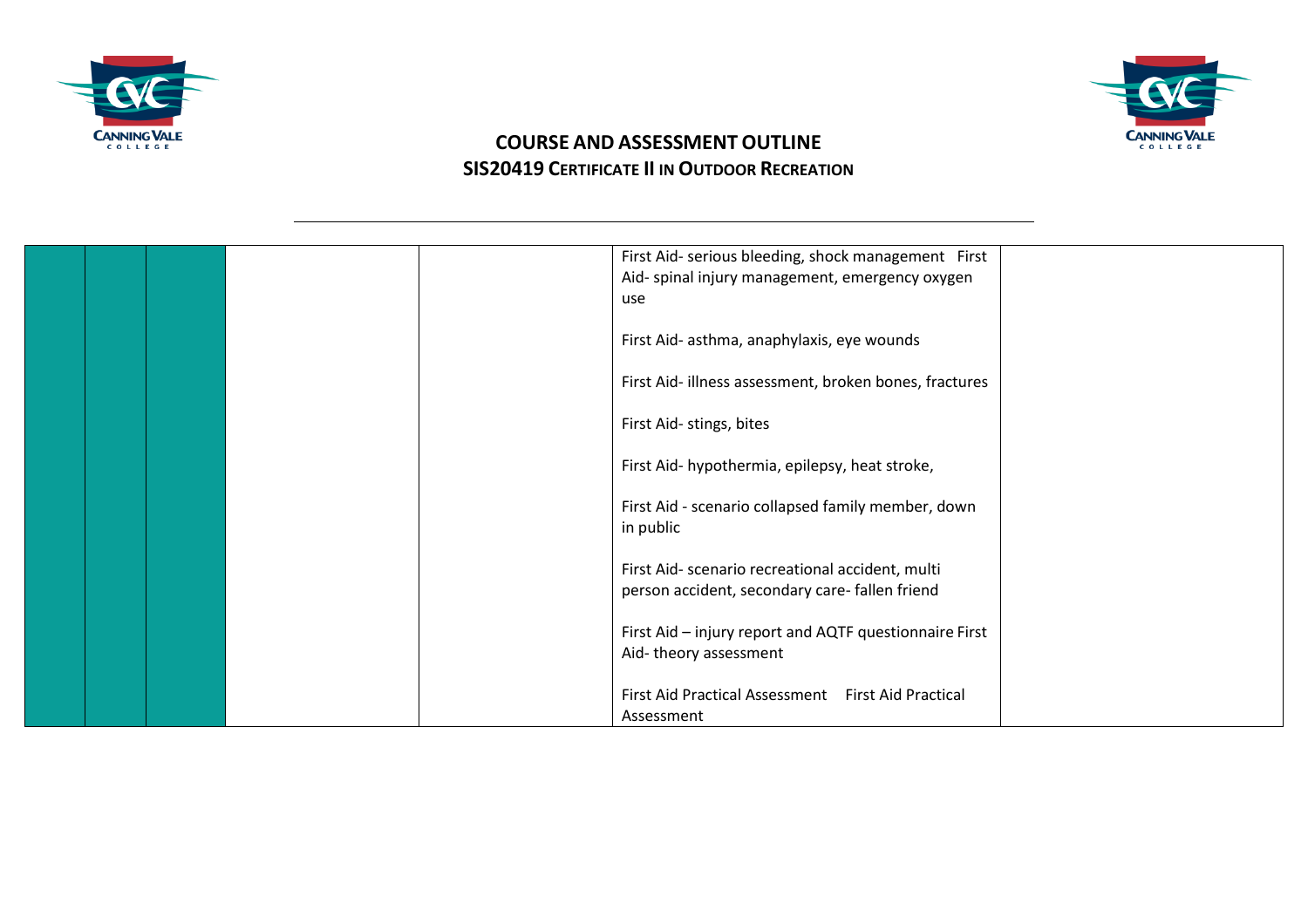



|  | $1-10$ | SISOFLD002 | <b>Minimise environmental</b> | Minimal impact plans, practices and codes for the | Oral/written responses    |
|--|--------|------------|-------------------------------|---------------------------------------------------|---------------------------|
|  |        |            | impact                        | specific outdoor recreation activity.             |                           |
|  |        |            |                               |                                                   | Observation/demonstration |
|  |        |            |                               | Excursion plans/policy to Identify potential      |                           |
|  |        |            |                               | environmental impacts caused by activity and      |                           |
|  |        |            |                               | identify specific causes. Potential impacts.      |                           |
|  |        |            |                               | Methods to minimize impact                        |                           |
|  |        |            |                               | Cultural and heritage sites                       |                           |
|  |        |            |                               |                                                   |                           |
|  |        |            |                               | Swan/Canning river                                |                           |
|  |        |            |                               | Evaluation sheet to be completed of environmental |                           |
|  |        |            |                               | impact of activity                                |                           |
|  |        |            |                               |                                                   |                           |
|  |        |            |                               | Environmental checklist                           |                           |
|  |        |            |                               | Use of equipment for activity                     |                           |
|  |        |            |                               | Permits/permissions                               |                           |
|  |        |            |                               | Reporting inappropriate practices                 |                           |
|  |        |            |                               |                                                   |                           |
|  |        |            |                               | Behaviour toward the environment flaura and fauna |                           |
|  |        |            |                               | when interacting with participants.               |                           |
|  |        |            |                               |                                                   |                           |
|  |        |            |                               |                                                   |                           |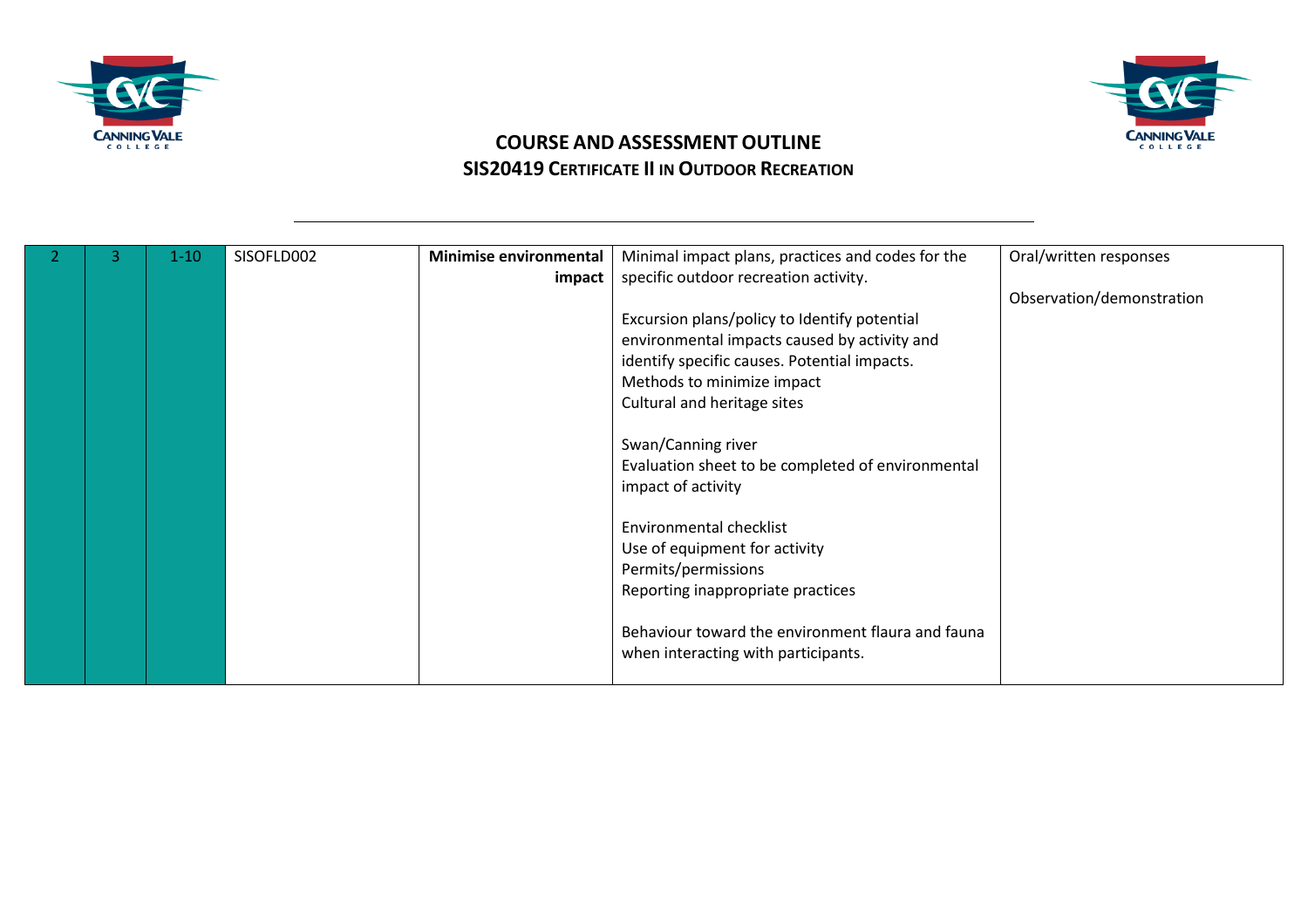



|  | $1 - 10$ | SISXIND002 | Maintain sport, fitness and | Update and apply structural and operational     | Oral/written responses    |
|--|----------|------------|-----------------------------|-------------------------------------------------|---------------------------|
|  |          |            | recreation industry         | knowledge                                       |                           |
|  |          |            | knowledge                   | Sources of information                          | Observation/demonstration |
|  |          |            |                             | Accessing industry information                  |                           |
|  |          |            |                             | Economic and social significance of industry    |                           |
|  |          |            |                             |                                                 |                           |
|  |          |            |                             | Update and apply structural and operational     |                           |
|  |          |            |                             | knowledge                                       |                           |
|  |          |            |                             | Role of volunteers                              |                           |
|  |          |            |                             | Using information in day to day work activities |                           |
|  |          |            |                             |                                                 |                           |
|  |          |            |                             | Update and apply legal and ethical information  |                           |
|  |          |            |                             | Legal issues that impact work role              |                           |
|  |          |            |                             | Conducting work tasks legally and ethically.    |                           |
|  |          |            |                             | Client focussed approach according to community |                           |
|  |          |            |                             | development philosophies and principles         |                           |
|  |          |            |                             |                                                 |                           |
|  |          |            |                             | Update and apply information on technology      |                           |
|  |          |            |                             | Source current technologies and their effect    |                           |
|  |          |            |                             | Use technologies in day to day work activities  |                           |
|  |          |            |                             |                                                 |                           |
|  |          |            |                             | Update and apply knowledge                      |                           |
|  |          |            |                             | Identify how to update industry knowledge       |                           |
|  |          |            |                             | Share information with colleagues               |                           |
|  |          |            |                             |                                                 |                           |
|  |          |            |                             | AIS Coaching Qualification online               |                           |
|  |          |            |                             |                                                 |                           |
|  |          |            |                             |                                                 |                           |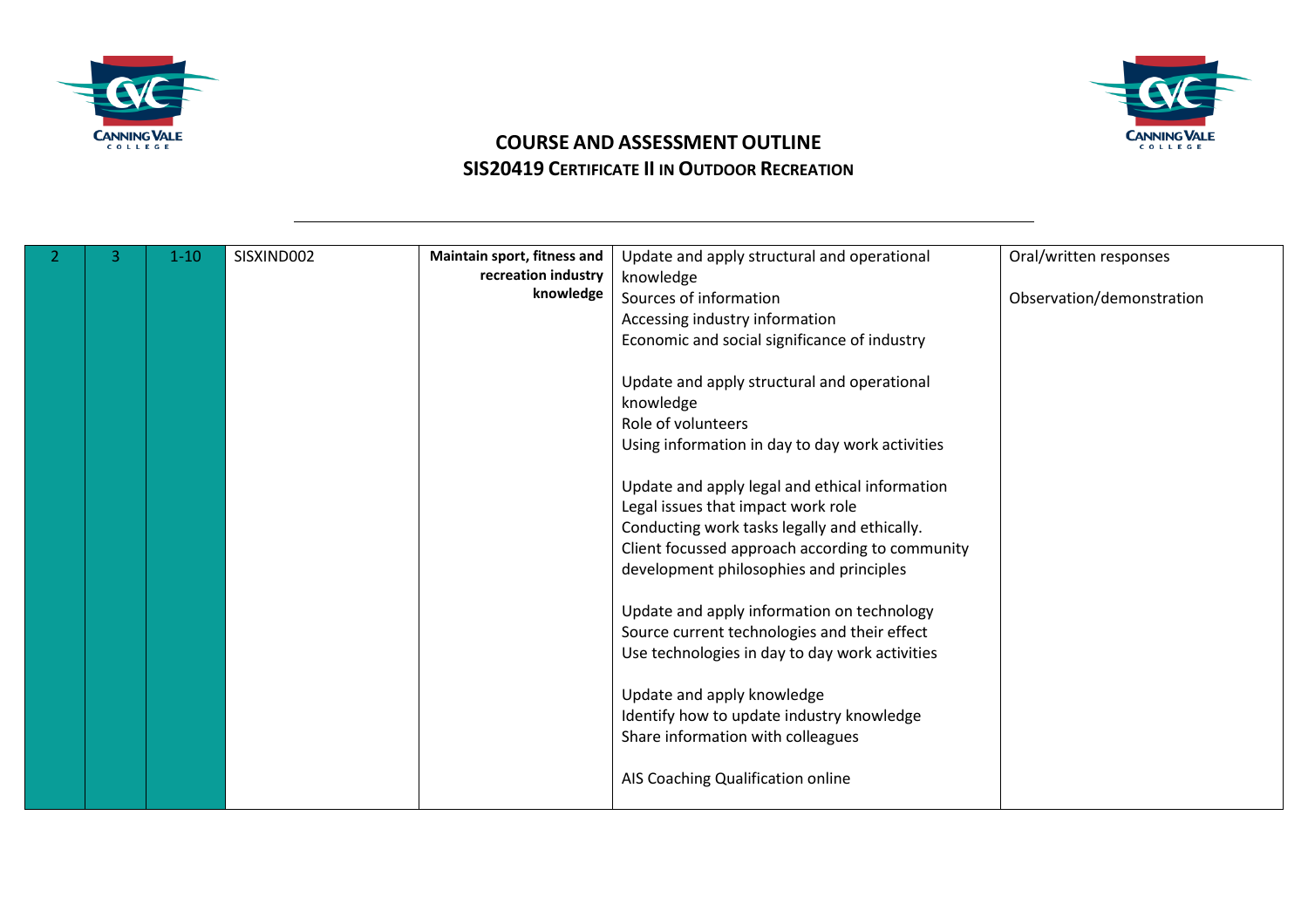



|   |    |          |            |                                            | Task 1 Theory assignment<br>Web Search<br>Scenarios<br>Updating your currency                                                                                                                                                                                                                                                                                                                                                                                 |                                                     |
|---|----|----------|------------|--------------------------------------------|---------------------------------------------------------------------------------------------------------------------------------------------------------------------------------------------------------------------------------------------------------------------------------------------------------------------------------------------------------------------------------------------------------------------------------------------------------------|-----------------------------------------------------|
| 2 | -1 | $1 - 10$ | SISOCNE001 | Paddle a craft using<br>fundamental skills | How to attach canoe trailer.<br>How to lift canoe on/off trailer.<br>Anatomy of canoe<br>Champion Lakes<br>How to launch canoe<br>How to get in/out of canoe<br><b>Basic Canoe strokes</b><br><b>Champion Lakes</b><br>Practice Basic and Advanced strokes. Review<br>Launching and disembarking canoe.<br><b>Canoeing Games</b><br><b>Champion Lakes</b><br>Demonstration of canoeing strokes,<br>Controlling and manoeuvring canoe<br><b>Canoeing Games</b> | Oral/written responses<br>Observation/demonstration |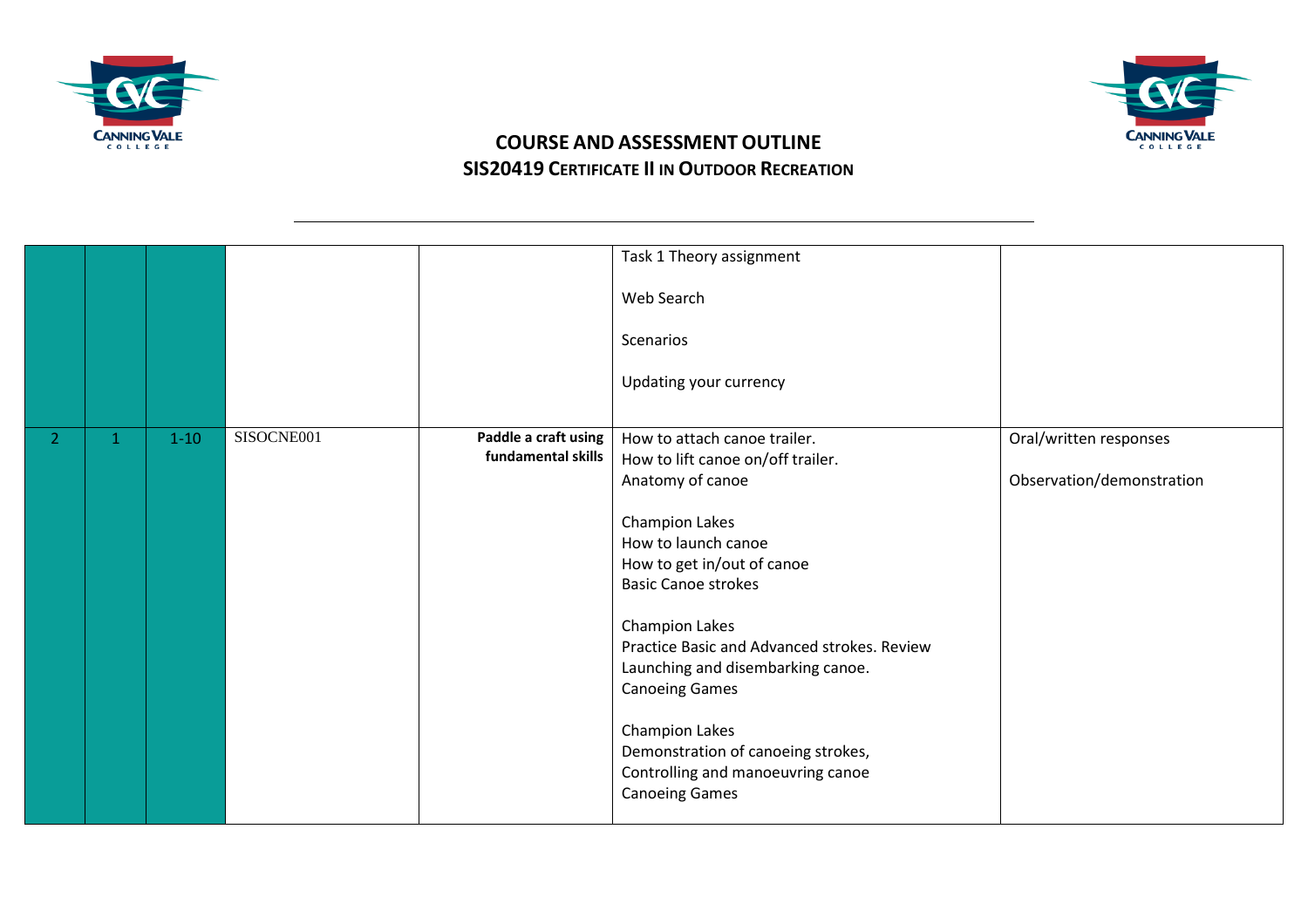



|                |                |          |            |                                         | <b>Champion Lakes</b><br>Capsize Drills<br><b>Canning River</b><br>Students to assist and conduct a canoeing session.<br>Swan River<br>Planning for canoeing, weather & hazards<br>Swan River<br>Review loading/unloading canoes,<br>embarking/disembarking, launching canoes and all<br>strokes |                                                     |
|----------------|----------------|----------|------------|-----------------------------------------|--------------------------------------------------------------------------------------------------------------------------------------------------------------------------------------------------------------------------------------------------------------------------------------------------|-----------------------------------------------------|
| $\overline{2}$ | $\overline{2}$ | $1 - 10$ | SISOCYT001 | Set up, maintain and<br>repair bicycles | Anatomy of a Mountain Bike<br>Bike Set-Up<br>Brakes, Gears<br><b>Bike Maintenance</b><br>Changing tube<br>cleaning bike<br>cleaning/degreasing chain                                                                                                                                             | Oral/written responses<br>Observation/demonstration |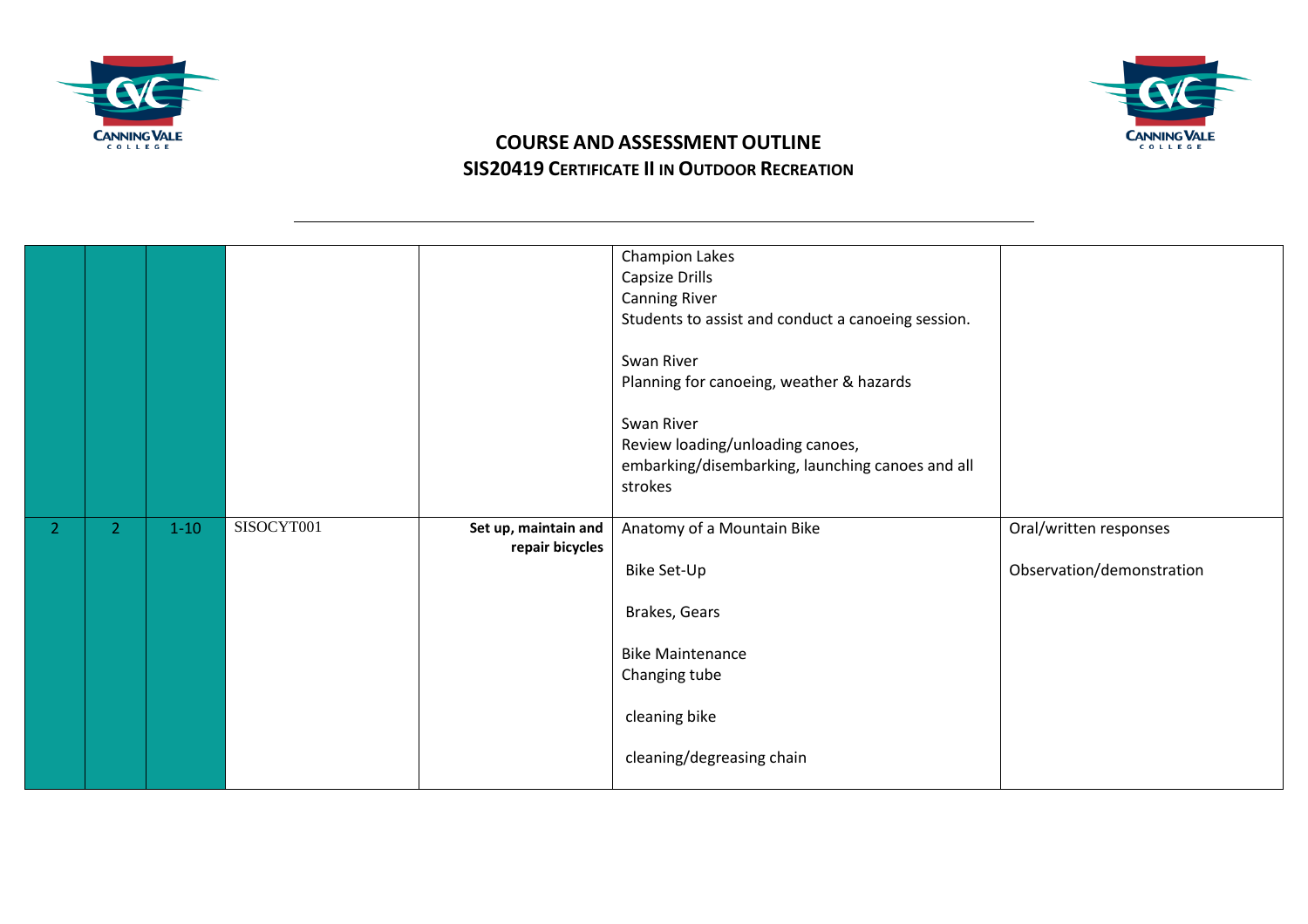



|                |   | $1 - 10$ | SISOCYT002 | Ride bicycles on roads and<br>pathways, easy conditions | Ride Local Bike Paths                               | Oral/written responses    |
|----------------|---|----------|------------|---------------------------------------------------------|-----------------------------------------------------|---------------------------|
|                |   |          |            |                                                         | Ride Roe Hwy Cycle Path                             | Observation/demonstration |
|                |   |          |            |                                                         | Review Bike set up, and maintenance                 |                           |
|                |   |          |            |                                                         | Ride Roe Hwy Cycle Paths                            |                           |
|                |   |          |            |                                                         | Riding control, cornering, emergency braking        |                           |
|                |   |          |            |                                                         | Attack position or Neutral Body position            |                           |
| $\overline{2}$ | 2 | $1 - 10$ | SISOCYT004 | Ride off road bicycles on                               | <b>Bull Creek BMX Track</b>                         | Oral/written responses    |
|                |   |          |            | easy trails                                             | Downhill/Uphill Riding techniques                   |                           |
|                |   |          |            |                                                         | Pumping technique                                   | Observation/demonstration |
|                |   |          |            |                                                         | Camel Farm Kalamunda                                |                           |
|                |   |          |            |                                                         | Cornering techniques                                |                           |
|                |   |          |            |                                                         | Bunny hopping logs                                  |                           |
|                |   |          |            |                                                         | Camel Farm Kalamunda                                |                           |
|                |   |          |            |                                                         | Assessment of Students MTB skills                   |                           |
|                |   |          |            |                                                         | Kalamunda MTB trails                                |                           |
|                |   |          |            |                                                         | Review downhill/uphill riding techniques, balancing |                           |
|                |   |          |            |                                                         | & cornering.                                        |                           |
|                |   |          |            |                                                         | MTB Camp Dwellingup                                 |                           |